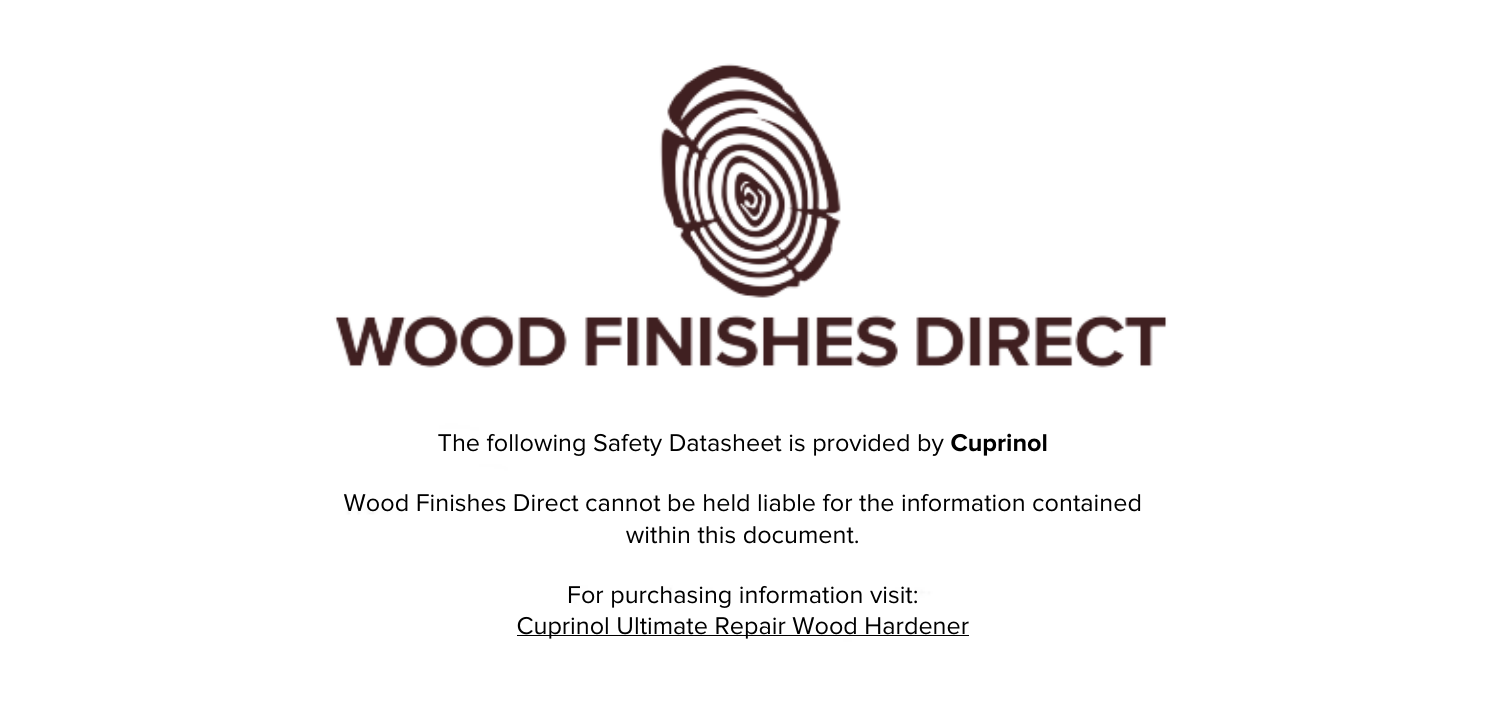

# **SAFETY DATA SHEET**

ULTIMATE REPAIR WOOD HARDENER

## SECTION 1: Identification of the substance/mixture and of the company/ undertaking

| <b>1.1. Product identifier</b> |                                                                                    |
|--------------------------------|------------------------------------------------------------------------------------|
| <b>Product name</b>            | $:$ ULTIMATE REPAIR WOOD HARDENER                                                  |
|                                | 1.2. Relevant identified uses of the substance or mixture and uses advised against |

**Product use** : Binder.

### 1.3. Details of the supplier of the safety data sheet

ICI Paints AkzoNobel, Wexham Road, Slough, Berkshire, **SL2 5DS, U.K.** Tel.: +44 (0) 333 222 71 71 www.cuprinol.co.uk

e-mail address of person : cuprinol.advice@akzonobel.com responsible for this SDS

### 1.4 Emergency telephone number

| <b>Telephone number</b> | : Emergency Telephone : Slough +44 (0) 1753 550000 |
|-------------------------|----------------------------------------------------|
|-------------------------|----------------------------------------------------|

| <b>Version</b>         | $\div$ 12          |
|------------------------|--------------------|
| Date of previous issue | $: 15 - 7 - 2014.$ |

## **SECTION 2: Hazards identification**

| 2.1. Classification of the substance or mixture                                           |                                                                            |  |  |  |
|-------------------------------------------------------------------------------------------|----------------------------------------------------------------------------|--|--|--|
| <b>Product definition</b>                                                                 | : Mixture                                                                  |  |  |  |
| $\cancel{F}$ am. Liq. 2, H225<br>Eye Irrit. 2, H319<br>STOT SE 3, H336 (Narcotic effects) | <b>Classification according to Regulation (EC) No. 1272/2008 [CLP/GHS]</b> |  |  |  |
| <b>Ingredients of unknown</b><br>toxicity                                                 | $: 0\%$                                                                    |  |  |  |
| <b>Ingredients of unknown</b><br>ecotoxicity                                              | $: 0\%$                                                                    |  |  |  |
| <b>Classification according to Directive 1999/45/EC [DPD]</b>                             |                                                                            |  |  |  |
|                                                                                           |                                                                            |  |  |  |

The product is classified as dangerous according to Directive 1999/45/EC and its amendments.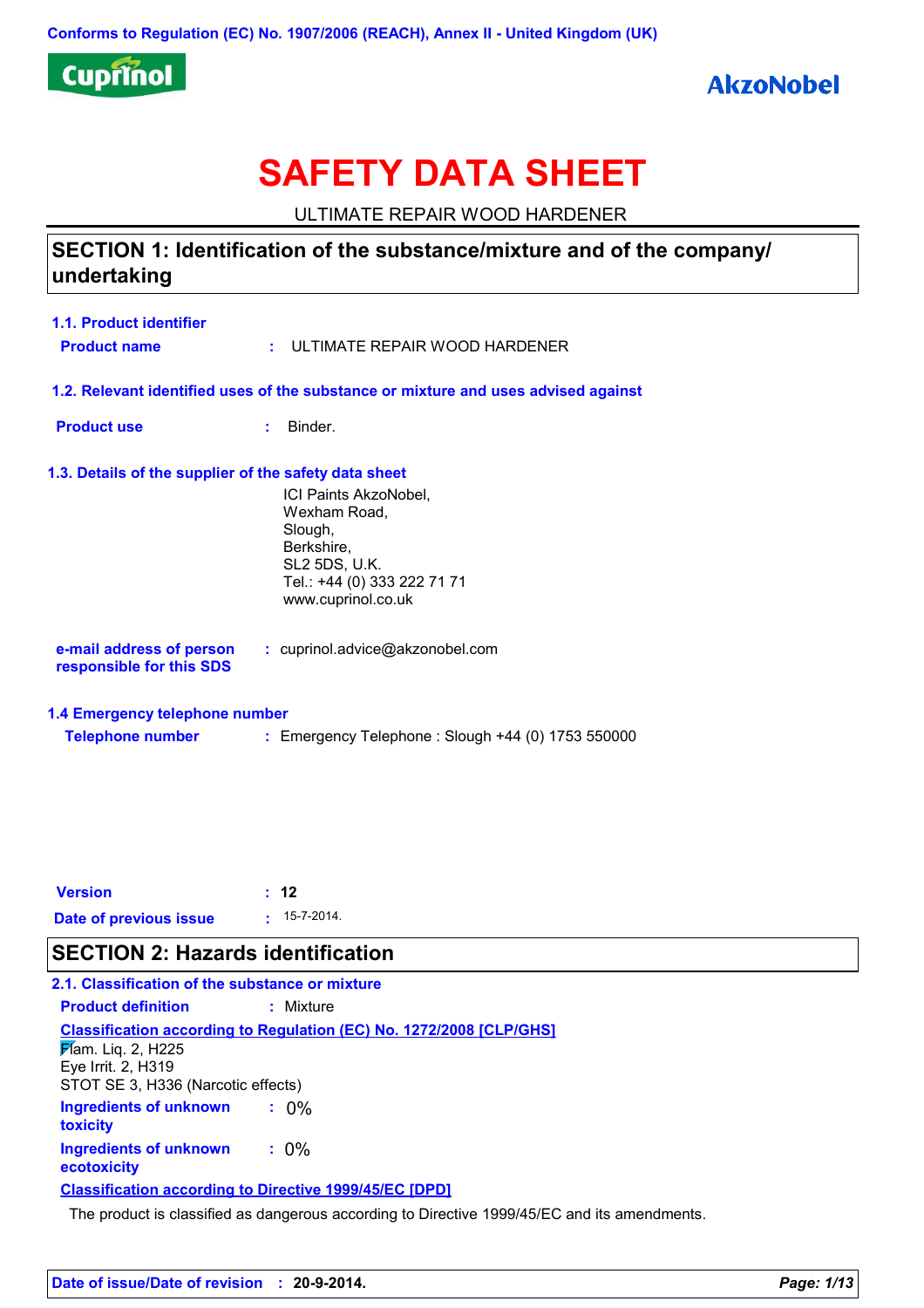## **SECTION 2: Hazards identification**

| <b>Classification</b>                      | : F; R11<br>Xi; R36<br>R66, R67                                                                                            |
|--------------------------------------------|----------------------------------------------------------------------------------------------------------------------------|
| <b>Physical/chemical</b><br><b>hazards</b> | : Highly flammable.                                                                                                        |
| <b>Human health hazards</b>                | : Irritating to eyes. Repeated exposure may cause skin dryness or cracking.<br>Vapours may cause drowsiness and dizziness. |

See Section 16 for the full text of the R phrases or H statements declared above. See Section 11 for more detailed information on health effects and symptoms.

### 2.2. Label elements

**Hazard pictograms** 



| <u>Signal word</u>                                                                                                                                              | : Danger                                                                                                                                                                                                   |  |
|-----------------------------------------------------------------------------------------------------------------------------------------------------------------|------------------------------------------------------------------------------------------------------------------------------------------------------------------------------------------------------------|--|
| <b>Hazard statements</b>                                                                                                                                        | : H225 - Highly flammable liquid and vapour.<br>H319 - Causes serious eye irritation.<br>H336 - May cause drowsiness or dizziness.                                                                         |  |
| <b>Precautionary statements</b>                                                                                                                                 |                                                                                                                                                                                                            |  |
| General                                                                                                                                                         | : P102 - Keep out of reach of children.<br>P101 - If medical advice is needed, have product container or label at hand.                                                                                    |  |
| <b>Prevention</b>                                                                                                                                               | : P210 - Keep away from heat, hot surfaces, sparks, open flames and other ignition<br>sources. No smoking.<br>P233 - Keep container tightly closed.<br>P262 - Do not get in eyes, on skin, or on clothing. |  |
| <b>Response</b>                                                                                                                                                 | : P304 + P340 - IF INHALED: Remove person to fresh air and keep comfortable for<br>breathing.<br>P312 - Call a POISON CENTER or physician if you feel unwell.                                              |  |
| <b>Storage</b>                                                                                                                                                  | : P235 - Keep cool.                                                                                                                                                                                        |  |
| <b>Disposal</b>                                                                                                                                                 | : P501 - Dispose of contents and container in accordance with all local, regional,<br>national or international regulations.                                                                               |  |
| <b>Hazardous ingredients</b>                                                                                                                                    | $:$ acetone                                                                                                                                                                                                |  |
| <b>Supplemental label</b><br>elements                                                                                                                           | : Mot applicable.                                                                                                                                                                                          |  |
| <b>Annex XVII - Restrictions</b><br>on the manufacture,<br>placing on the market and<br>use of certain dangerous<br>substances, mixtures and<br><b>articles</b> | : Not applicable.                                                                                                                                                                                          |  |
| <b>Special packaging requirements</b>                                                                                                                           |                                                                                                                                                                                                            |  |
| <b>Containers to be fitted</b><br>with child-resistant<br>fastenings                                                                                            | : Not applicable.                                                                                                                                                                                          |  |
| Tactile warning of danger : Yes, applicable.                                                                                                                    |                                                                                                                                                                                                            |  |
| 2.3. Other hazards                                                                                                                                              |                                                                                                                                                                                                            |  |
| Other hazards which do<br>not result in classification                                                                                                          | : None known.                                                                                                                                                                                              |  |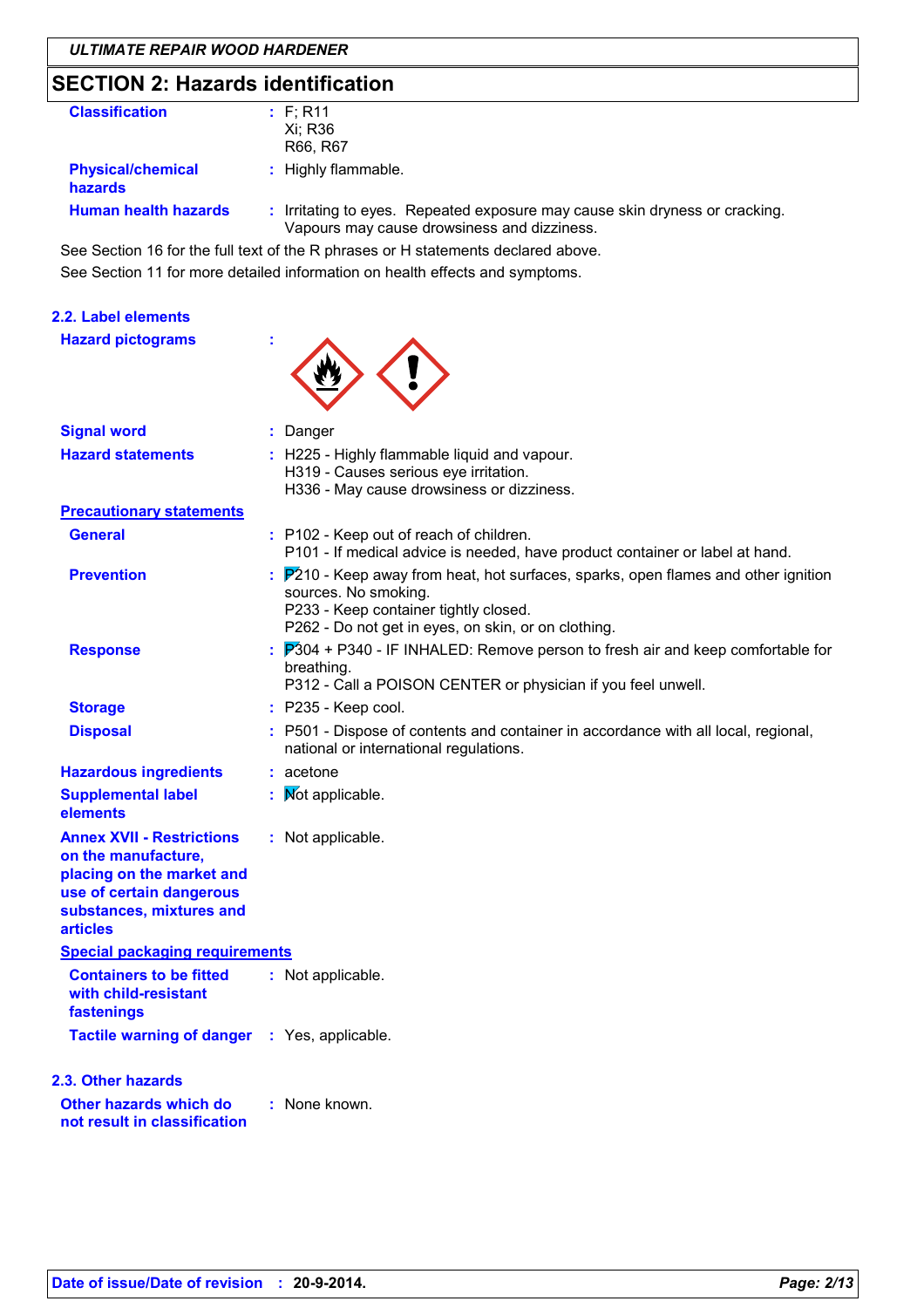## **SECTION 3: Composition/information on ingredients**

3.2 Mixtures

### $\cdot$  Mixture

|                                   |                                                      |                 |                                                                             | <b>Classification</b>                                                                 |                                                              |
|-----------------------------------|------------------------------------------------------|-----------------|-----------------------------------------------------------------------------|---------------------------------------------------------------------------------------|--------------------------------------------------------------|
| <b>Product/ingredient</b><br>name | <b>Identifiers</b>                                   | $%$ (w/w)       | 67/548/EEC                                                                  | <b>Regulation (EC) No.</b><br>1272/2008 [CLP]                                         | <b>Type</b>                                                  |
| <b>a</b> cetone                   | EC: 200-662-2<br>CAS: 67-64-1<br>Index: 606-001-00-8 | $>=50-$<br>< 75 | IF: R11<br>Xi; R36<br> R66, R67                                             | Flam. Liq. 2, H225<br>Eye Irrit. 2, H319<br>STOT SE 3, H336<br>(Narcotic effects)     | $\left[ \begin{smallmatrix} 1 \end{smallmatrix} \right]$ [2] |
|                                   |                                                      |                 | See Section 16 for<br>the full text of the R-<br>phrases declared<br>above. | See Section 16 for the<br><b>Ifull text of the H</b><br>statements declared<br>above. |                                                              |

There are no additional ingredients present which, within the current knowledge of the supplier and in the concentrations applicable, are classified as hazardous to health or the environment, are PBTs, vPvBs or Substances of equivalent concern, or have been assigned a workplace exposure limit and hence require reporting in this section.

Type

**Z** Substance classified with a health or environmental hazard

[2] Substance with a workplace exposure limit

[3] Substance meets the criteria for PBT according to Regulation (EC) No. 1907/2006. Annex XIII

[4] Substance meets the criteria for vPvB according to Regulation (EC) No. 1907/2006, Annex XIII

[5] Substance of equivalent concern

Occupational exposure limits, if available, are listed in Section 8.

## **SECTION 4: First aid measures**

### 11 Description of first aid measures

| Doognpuch of mot and mododi ou    |                                                                                                                                                                                                                                                                                                                         |
|-----------------------------------|-------------------------------------------------------------------------------------------------------------------------------------------------------------------------------------------------------------------------------------------------------------------------------------------------------------------------|
| <b>General</b>                    | : In all cases of doubt, or when symptoms persist, seek medical attention. Never give<br>anything by mouth to an unconscious person. If unconscious, place in recovery<br>position and seek medical advice.                                                                                                             |
| <b>Eye contact</b>                | : Check for and remove any contact lenses. Immediately flush eyes with running<br>water for at least 15 minutes, keeping eyelids open. Seek immediate medical<br>attention.                                                                                                                                             |
| <b>Inhalation</b>                 | : Remove to fresh air. Keep person warm and at rest. If not breathing, if breathing is<br>irregular or if respiratory arrest occurs, provide artificial respiration or oxygen by<br>trained personnel.                                                                                                                  |
| <b>Skin contact</b>               | : Remove contaminated clothing and shoes. Wash skin thoroughly with soap and<br>water or use recognised skin cleanser. Do NOT use solvents or thinners.                                                                                                                                                                 |
| <b>Ingestion</b>                  | : If swallowed, seek medical advice immediately and show the container or label.<br>Keep person warm and at rest. Do NOT induce vomiting.                                                                                                                                                                               |
| <b>Protection of first-aiders</b> | : No action shall be taken involving any personal risk or without suitable training. If it<br>is suspected that fumes are still present, the rescuer should wear an appropriate<br>mask or self-contained breathing apparatus. It may be dangerous to the person<br>providing aid to give mouth-to-mouth resuscitation. |

### 4.2. Most important symptoms and effects, both acute and delayed

There are no data available on the mixture itself. The mixture has been assessed following the EC 1272/2008 requlation and classified for toxicological hazards accordingly. See Sections 2 and 3 for details.

Exposure to component solvent vapour concentrations in excess of the stated occupational exposure limit may result in adverse health effects such as mucous membrane and respiratory system irritation and adverse effects on the kidneys, liver and central nervous system. Symptoms and signs include headache, dizziness, fatigue, muscular weakness, drowsiness and, in extreme cases, loss of consciousness,

Solvents may cause some of the above effects by absorption through the skin. Repeated or prolonged contact with the mixture may cause removal of natural fat from the skin, resulting in non-allergic contact dermatitis and absorption through the skin.

If splashed in the eyes, the liquid may cause irritation and reversible damage.

Ingestion may cause nausea, diarrhea and vomiting.

This takes into account, where known, delayed and immediate effects and also chronic effects of components from short-term and long-term exposure by oral, inhalation and dermal routes of exposure and eve contact.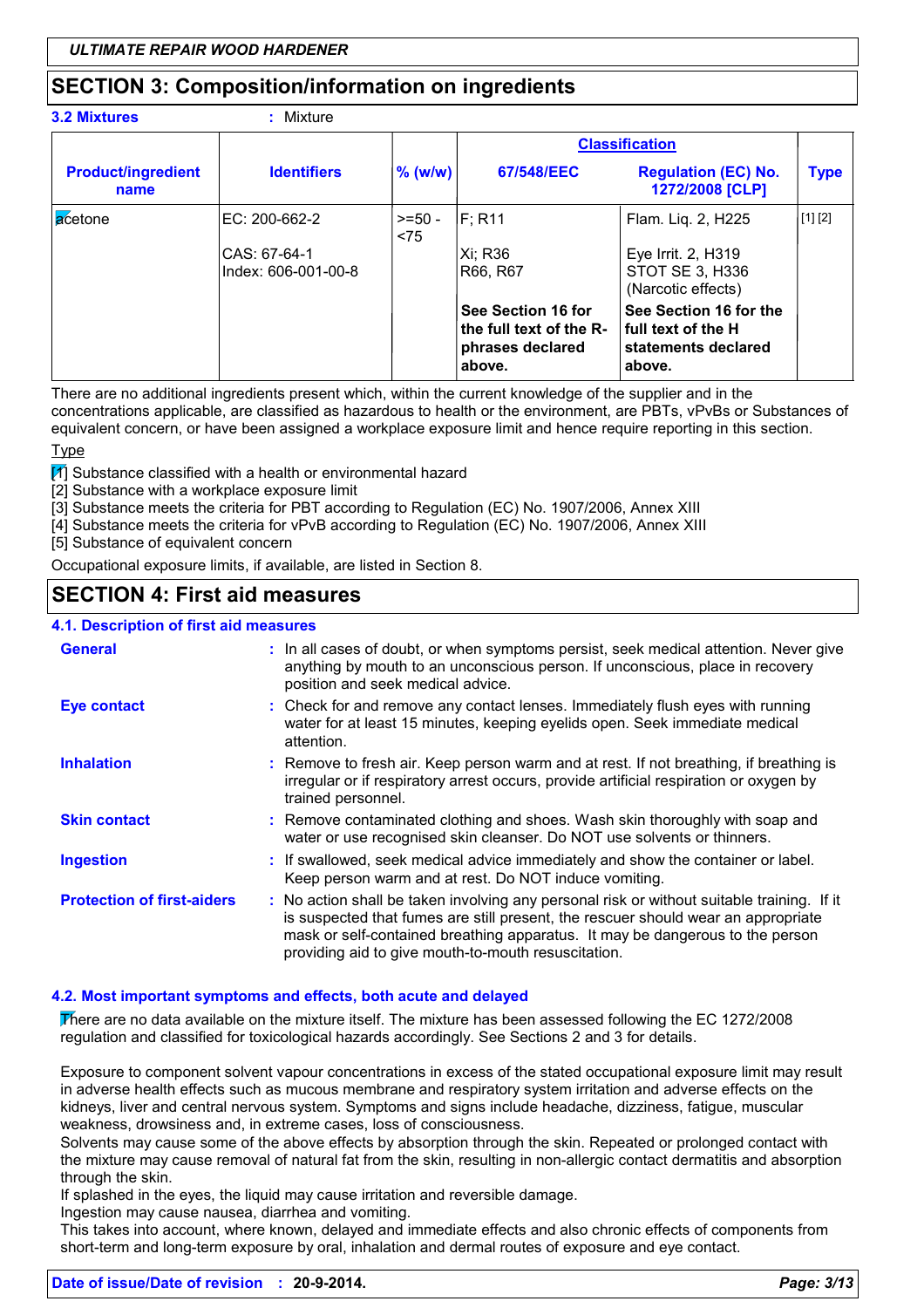## **SECTION 4: First aid measures**

### 4.3. Indication of any immediate medical attention and special treatment needed

- : Treat symptomatically. Contact poison treatment specialist immediately if large quantities have been ingested or inhaled.
- **Specific treatments**

**Notes to physician** 

: No specific treatment.

See toxicological information (Section 11)

## **SECTION 5: Firefighting measures**

| 5.1. Extinguishing media<br><b>Suitable extinguishing</b><br>media | : Recommended: alcohol-resistant foam, $CO2$ , powders, water spray. |
|--------------------------------------------------------------------|----------------------------------------------------------------------|
| Unsuitable extinguishing<br>media                                  | : Do not use water jet.                                              |

### 5.2. Special hazards arising from the substance or mixture

| <b>Hazards from the</b><br>substance or mixture    | : Fire will produce dense black smoke. Exposure to decomposition products may<br>cause a health hazard.                      |  |
|----------------------------------------------------|------------------------------------------------------------------------------------------------------------------------------|--|
| <b>Hazardous thermal</b><br>decomposition products | : Decomposition products may include the following materials: carbon monoxide,<br>carbon dioxide, smoke, oxides of nitrogen. |  |
| 5.3. Advice for firefighters                       |                                                                                                                              |  |

| <b>Special protective actions</b><br>for fire-fighters   | Cool closed containers exposed to fire with water. Do not release runoff from fire to<br>drains or watercourses. |
|----------------------------------------------------------|------------------------------------------------------------------------------------------------------------------|
| <b>Special protective</b><br>equipment for fire-fighters | : Appropriate breathing apparatus may be required.                                                               |

## **SECTION 6: Accidental release measures**

| 6.1. Personal precautions, protective equipment and emergency procedures |  |                                                                                                                                                                                                                                                                                    |
|--------------------------------------------------------------------------|--|------------------------------------------------------------------------------------------------------------------------------------------------------------------------------------------------------------------------------------------------------------------------------------|
| For non-emergency<br>personnel                                           |  | : Exclude sources of ignition and ventilate the area. Avoid breathing vapour or mist.<br>Refer to protective measures listed in sections 7 and 8.                                                                                                                                  |
| For emergency responders                                                 |  | : If specialised clothing is required to deal with the spillage, take note of any<br>information in Section 8 on suitable and unsuitable materials. See also the<br>information in "For non-emergency personnel".                                                                  |
| <b>6.2. Environmental</b><br>precautions                                 |  | : Do not allow to enter drains or watercourses. If the product contaminates lakes,<br>rivers, or sewers, inform the appropriate authorities in accordance with local<br>regulations.                                                                                               |
| 6.3. Methods and material<br>for containment and<br>cleaning up          |  | : Contain and collect spillage with non-combustible, absorbent material e.g. sand,<br>earth, vermiculite or diatomaceous earth and place in container for disposal<br>according to local regulations (see Section 13). Preferably clean with a detergent.<br>Avoid using solvents. |
| 6.4. Reference to other<br><b>sections</b>                               |  | : See Section 1 for emergency contact information.<br>See Section 8 for information on appropriate personal protective equipment.<br>See Section 13 for additional waste treatment information.                                                                                    |

## **SECTION 7: Handling and storage**

The information in this section contains generic advice and guidance. The list of Identified Uses in Section 1 should be consulted for any available use-specific information provided in the Exposure Scenario(s).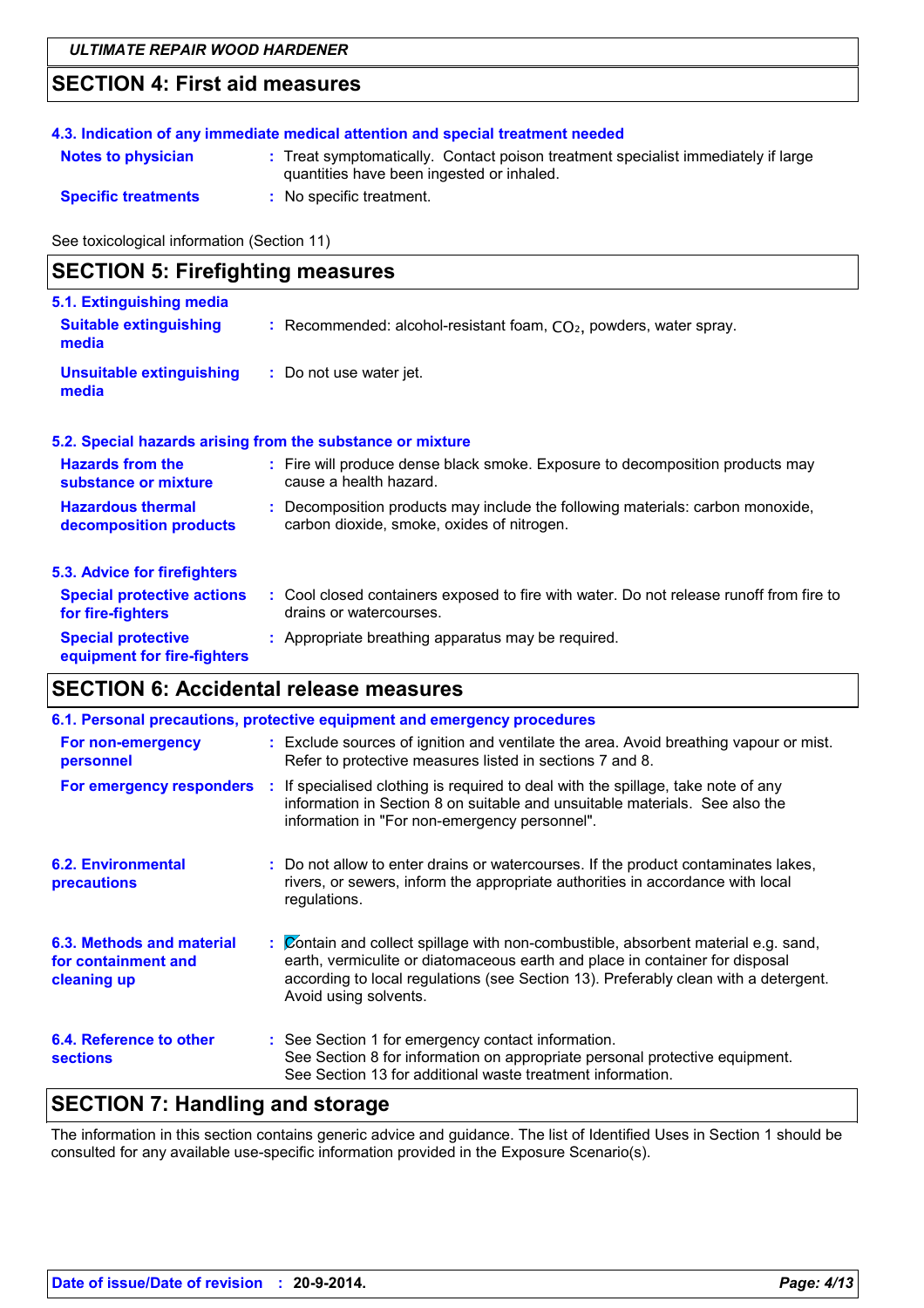## **SECTION 7: Handling and storage**

| <b>7.1 Precautions for safe</b><br>handling                                   | : Prevent the creation of flammable or explosive concentrations of vapours in air and<br>avoid vapour concentrations higher than the occupational exposure limits.<br>In addition, the product should only be used in areas from which all naked lights and<br>other sources of ignition have been excluded. Electrical equipment should be<br>protected to the appropriate standard.<br>Mixture may charge electrostatically: always use earthing leads when transferring<br>from one container to another.<br>Operators should wear antistatic footwear and clothing and floors should be of the<br>conducting type.<br>Keep away from heat, sparks and flame. No sparking tools should be used.<br>Avoid contact with skin and eyes. Avoid the inhalation of dust, particulates, spray or<br>mist arising from the application of this mixture. Avoid inhalation of dust from<br>sanding.<br>Eating, drinking and smoking should be prohibited in areas where this material is<br>handled, stored and processed.<br>Put on appropriate personal protective equipment (see Section 8).<br>Never use pressure to empty. Container is not a pressure vessel.<br>Always keep in containers made from the same material as the original one.<br>Comply with the health and safety at work laws.<br>Do not allow to enter drains or watercourses.<br>Information on fire and explosion protection<br>Vapours are heavier than air and may spread along floors. Vapours may form<br>explosive mixtures with air. |
|-------------------------------------------------------------------------------|--------------------------------------------------------------------------------------------------------------------------------------------------------------------------------------------------------------------------------------------------------------------------------------------------------------------------------------------------------------------------------------------------------------------------------------------------------------------------------------------------------------------------------------------------------------------------------------------------------------------------------------------------------------------------------------------------------------------------------------------------------------------------------------------------------------------------------------------------------------------------------------------------------------------------------------------------------------------------------------------------------------------------------------------------------------------------------------------------------------------------------------------------------------------------------------------------------------------------------------------------------------------------------------------------------------------------------------------------------------------------------------------------------------------------------------------------------------------------------------------------------------|
| <b>7.2 Conditions for safe</b><br>storage, including any<br>incompatibilities | : Store in accordance with local regulations.<br>Notes on joint storage<br>Keep away from: oxidising agents, strong alkalis, strong acids.<br>Additional information on storage conditions<br>Observe label precautions. Store in a dry, cool and well-ventilated area. Keep away<br>from heat and direct sunlight. Keep away from sources of ignition. No smoking.<br>Prevent unauthorised access. Containers that have been opened must be carefully<br>resealed and kept upright to prevent leakage.                                                                                                                                                                                                                                                                                                                                                                                                                                                                                                                                                                                                                                                                                                                                                                                                                                                                                                                                                                                                      |

### **Seveso II Directive - Reporting thresholds (in tonnes)**

### **Danger criteria**

| <b>Category</b>                                                     | Notification and MAPP Safety report threshold<br>threshold |       |
|---------------------------------------------------------------------|------------------------------------------------------------|-------|
| <b>P</b> 5c: Flammable liquids 2 and 3 not falling under P5a or P5b | 5000                                                       | 50000 |
| C7b: Highly flammable (R11)                                         | 5000                                                       | 50000 |

### 7.3 Specific end use(s)

: Not available.

**Recommendations Industrial sector specific** solutions

### : Not available.

## **SECTION 8: Exposure controls/personal protection**

The information in this section contains generic advice and guidance. Information is provided based on typical anticipated uses of the product. Additional measures might be required for bulk handling or other uses that could significantly increase worker or exposure or environmental releases.

### **8.1 Control parameters**

### **Occupational exposure limits**

| <b>Product/ingredient name</b> | <b>Exposure limit values</b>                                                                                                                                                                     |
|--------------------------------|--------------------------------------------------------------------------------------------------------------------------------------------------------------------------------------------------|
| <b>a</b> cetone                | <b>EH40/2005 WELs (United Kingdom (UK), 12/2011).</b><br>STEL: 3620 mg/m <sup>3</sup> 15 minutes.<br>STEL: 1500 ppm 15 minutes.<br>TWA: 1210 mg/m <sup>3</sup> 8 hours.<br>TWA: 500 ppm 8 hours. |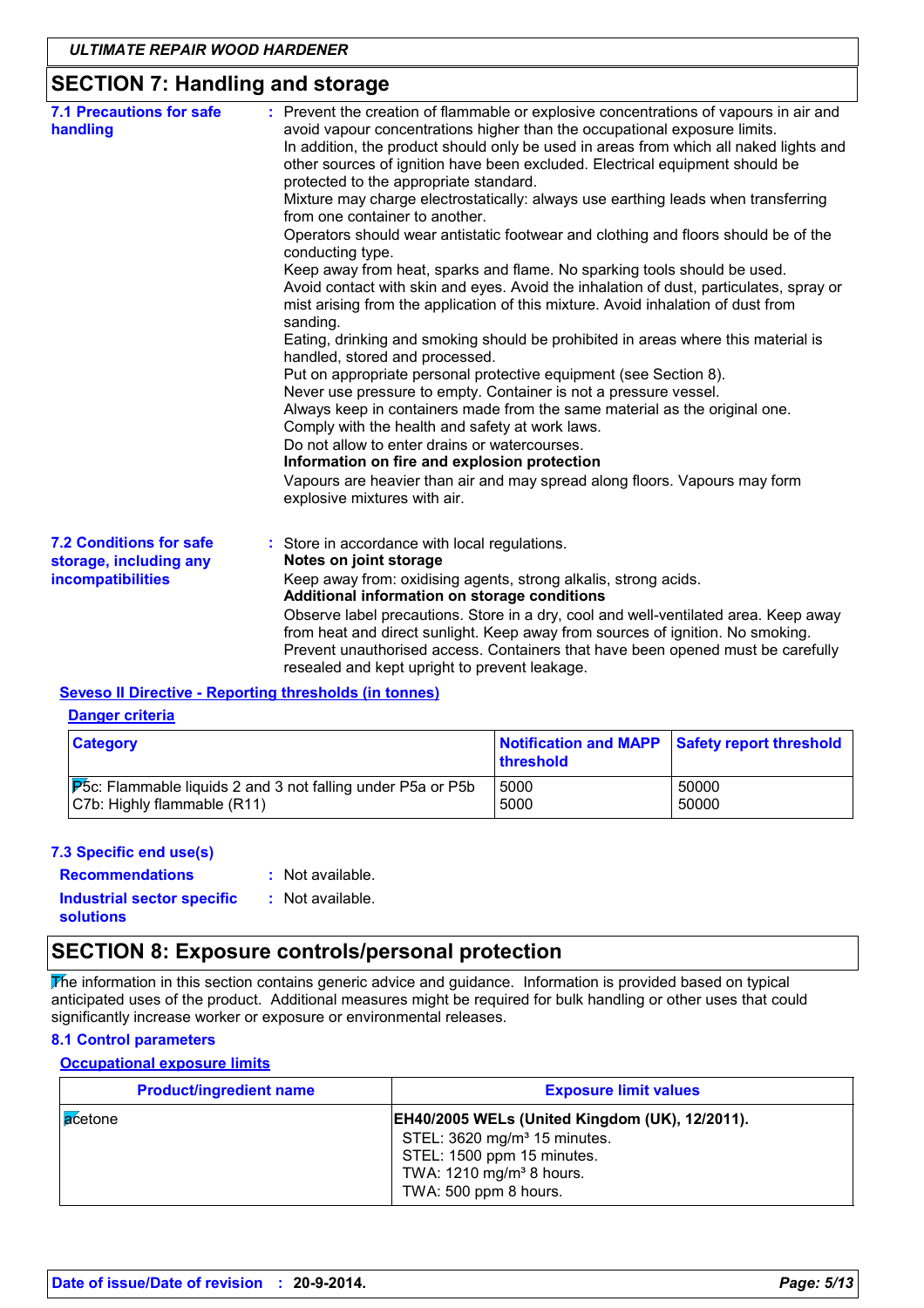## SECTION 8: Exposure controls/personal protection

| <b>Recommended monitoring</b><br>procedures                                | : If this product contains ingredients with exposure limits, personal, workplace<br>atmosphere or biological monitoring may be required to determine the<br>effectiveness of the ventilation or other control measures and/or the necessity to<br>use respiratory protective equipment. Reference should be made to monitoring<br>standards, such as the following: European Standard EN 689 (Workplace<br>atmospheres - Guidance for the assessment of exposure by inhalation to<br>chemical agents for comparison with limit values and measurement strategy)<br>European Standard EN 14042 (Workplace atmospheres - Guide for the<br>application and use of procedures for the assessment of exposure to chemical<br>and biological agents) European Standard EN 482 (Workplace atmospheres -<br>General requirements for the performance of procedures for the measurement of<br>chemical agents) Reference to national guidance documents for methods for the<br>determination of hazardous substances will also be required. |  |
|----------------------------------------------------------------------------|------------------------------------------------------------------------------------------------------------------------------------------------------------------------------------------------------------------------------------------------------------------------------------------------------------------------------------------------------------------------------------------------------------------------------------------------------------------------------------------------------------------------------------------------------------------------------------------------------------------------------------------------------------------------------------------------------------------------------------------------------------------------------------------------------------------------------------------------------------------------------------------------------------------------------------------------------------------------------------------------------------------------------------|--|
| <b>DNELS/DMELS</b>                                                         |                                                                                                                                                                                                                                                                                                                                                                                                                                                                                                                                                                                                                                                                                                                                                                                                                                                                                                                                                                                                                                    |  |
| No DNELs/DMELs available.                                                  |                                                                                                                                                                                                                                                                                                                                                                                                                                                                                                                                                                                                                                                                                                                                                                                                                                                                                                                                                                                                                                    |  |
| <b>PNECs</b>                                                               |                                                                                                                                                                                                                                                                                                                                                                                                                                                                                                                                                                                                                                                                                                                                                                                                                                                                                                                                                                                                                                    |  |
| No PNECs available                                                         |                                                                                                                                                                                                                                                                                                                                                                                                                                                                                                                                                                                                                                                                                                                                                                                                                                                                                                                                                                                                                                    |  |
| <b>8.2 Exposure controls</b>                                               |                                                                                                                                                                                                                                                                                                                                                                                                                                                                                                                                                                                                                                                                                                                                                                                                                                                                                                                                                                                                                                    |  |
| <b>Appropriate engineering</b><br><b>controls</b>                          | : Provide adequate ventilation. Where reasonably practicable, this should be<br>achieved by the use of local exhaust ventilation and good general extraction. If<br>these are not sufficient to maintain concentrations of particulates and solvent<br>vapours below the OEL, suitable respiratory protection must be worn.                                                                                                                                                                                                                                                                                                                                                                                                                                                                                                                                                                                                                                                                                                        |  |
| <b>Individual protection measures</b>                                      |                                                                                                                                                                                                                                                                                                                                                                                                                                                                                                                                                                                                                                                                                                                                                                                                                                                                                                                                                                                                                                    |  |
| <b>Hygiene measures</b>                                                    | Wash hands, forearms and face thoroughly after handling chemical products,<br>before eating, smoking and using the lavatory and at the end of the working<br>period. Appropriate techniques should be used to remove potentially<br>contaminated clothing. Wash contaminated clothing before reusing. Ensure that<br>eyewash stations and safety showers are close to the workstation location.                                                                                                                                                                                                                                                                                                                                                                                                                                                                                                                                                                                                                                    |  |
| <b>Eye/face protection</b>                                                 | : Use safety eyewear designed to protect against splash of liquids.                                                                                                                                                                                                                                                                                                                                                                                                                                                                                                                                                                                                                                                                                                                                                                                                                                                                                                                                                                |  |
| <b>Skin protection</b>                                                     |                                                                                                                                                                                                                                                                                                                                                                                                                                                                                                                                                                                                                                                                                                                                                                                                                                                                                                                                                                                                                                    |  |
| <b>Hand protection</b>                                                     |                                                                                                                                                                                                                                                                                                                                                                                                                                                                                                                                                                                                                                                                                                                                                                                                                                                                                                                                                                                                                                    |  |
| combination of chemicals.<br>replacement must be followed.<br>maintenance. | There is no one glove material or combination of materials that will give unlimited resistance to any individual or<br>The breakthrough time must be greater than the end use time of the product.<br>The instructions and information provided by the glove manufacturer on use, storage, maintenance and<br>Gloves should be replaced regularly and if there is any sign of damage to the glove material.<br>Always ensure that gloves are free from defects and that they are stored and used correctly.<br>The performance or effectiveness of the glove may be reduced by physical/chemical damage and poor<br>Barrier creams may help to protect the exposed areas of the skin but should not be applied once exposure has                                                                                                                                                                                                                                                                                                   |  |
| occurred.                                                                  |                                                                                                                                                                                                                                                                                                                                                                                                                                                                                                                                                                                                                                                                                                                                                                                                                                                                                                                                                                                                                                    |  |
| <b>Gloves</b>                                                              | : For prolonged or repeated contact use protective gloves. Barrier creams may help<br>to protect the exposed areas of skin, they should however not be applied once<br>exposure has occurred. Skin should be washed after contact.                                                                                                                                                                                                                                                                                                                                                                                                                                                                                                                                                                                                                                                                                                                                                                                                 |  |
|                                                                            | Use chemical resistant gloves classified under Standard EN 374: Protective<br>gloves against chemicals and micro-organisms. Recommended gloves: Viton® or<br>Nitrile<br>Breakthrough Time: 480 min                                                                                                                                                                                                                                                                                                                                                                                                                                                                                                                                                                                                                                                                                                                                                                                                                                 |  |
|                                                                            | When prolonged or frequently repeated contact may occur, a glove with a<br>protection class of 6 (breakthrough time greater than 480 minutes according to<br>EN 374) is recommended. When only brief contact is expected, a glove with a<br>protection class of 2 or higher (breakthrough time greater than 30 minutes<br>according to EN 374) is recommended.                                                                                                                                                                                                                                                                                                                                                                                                                                                                                                                                                                                                                                                                     |  |
|                                                                            | NOTICE: The selection of a specific glove for a particular application and duration<br>of use in a workplace should also take into account all relevant workplace factors                                                                                                                                                                                                                                                                                                                                                                                                                                                                                                                                                                                                                                                                                                                                                                                                                                                          |  |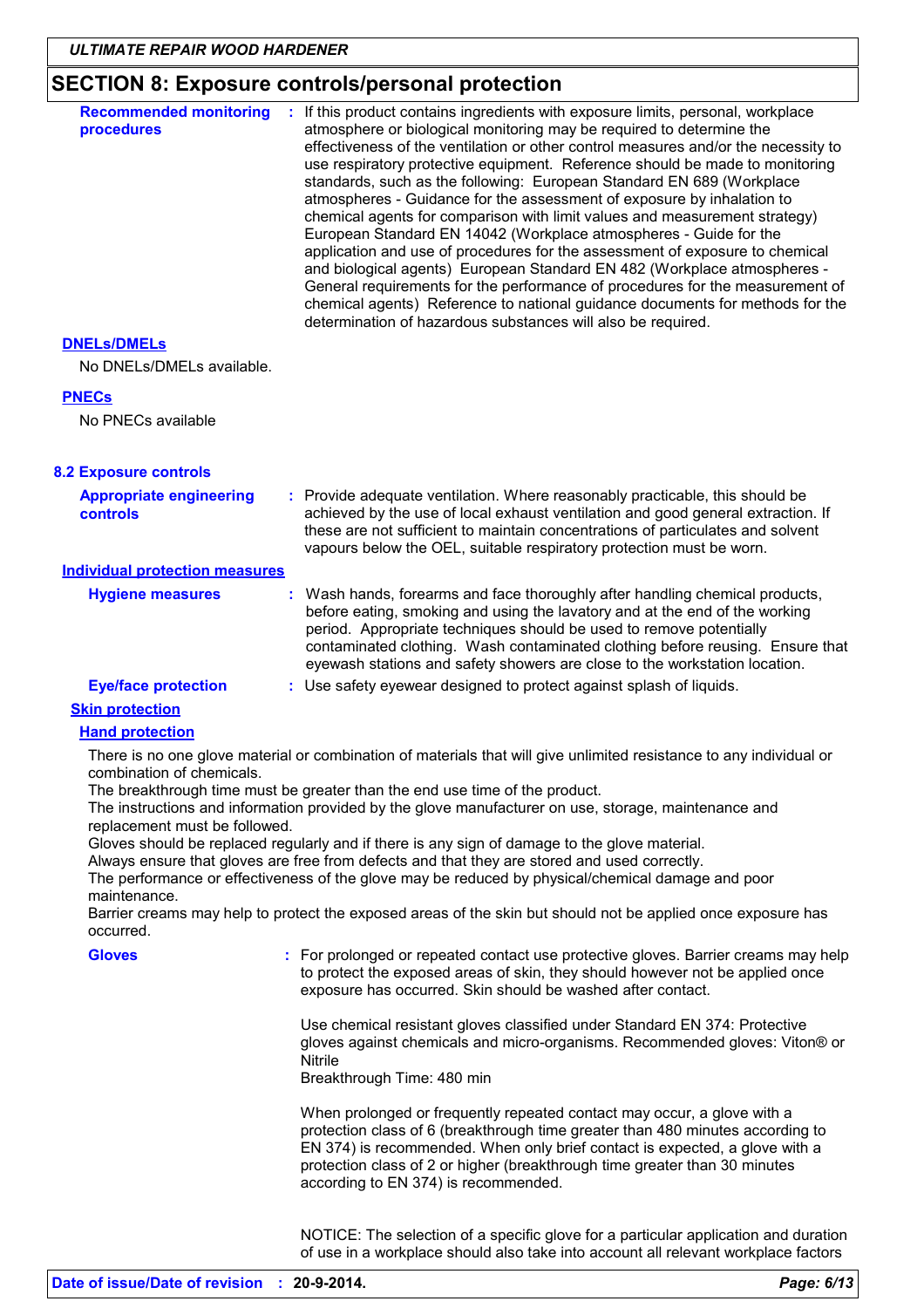### **SECTION 8: Exposure controls/personal protection**

such as, but not limited to: Other chemicals which may be handled, physical requirements (cut/puncture protection, dexterity, thermal protection), potential body reactions to glove materials, as well as the instructions/specifications provided by the glove supplier.

The user must check that the final choice of type of glove selected for handling this product is the most appropriate and takes into account the particular conditions of use, as included in the user's risk assessment.

#### **Body protection** : Personnel should wear antistatic clothing made of natural fibres or of hightemperature-resistant synthetic fibres.

: Appropriate footwear and any additional skin protection measures should be **Other skin protection** selected based on the task being performed and the risks involved and should be approved by a specialist before handling this product.

Wworkers are exposed to concentrations above the exposure limit, they must use **Respiratory protection** appropriate, certified respirators.

OLD LEAD-BASED PAINTS:

When surfaces are to be prepared for painting, account should be taken of the age of the property and the possibility that lead-pigmented paint might be present. There is a possibility that ingestion or inhalation of scrapings or dust arising from the preparation work could cause health effects. As a working rule you should assume that this will be the case if the age of the property is pre 1960.

Where possible wet sanding or chemical stripping methods should be used with surfaces of this type to avoid the creation of dust. When dry sanding cannot be avoided, and effective local exhaust ventilation is not available, it is recommended that a dust respirator is worn, that is approved for use with lead dusts, and its type selected on the basis of the COSHH assessment, taking into account the Workplace Exposure Limit for lead in air. Furthermore, steps should be taken to ensure containment of the dusts created, and that all practicable measures are taken to clean up thoroughly all deposits of dusts in and around the affected area.

Respiratory protection in case of dust or spray mist formation. (particle filter EN143 type P2) Rrespiratory protection in case of vapour formation. (half mask with combination filter A2-P2 till concentrations of 0,5 Vol%.)

The current Control of Lead at Work Regulations approved code of practice should be consulted for advice on protective clothing and personal hygiene precautions. Care should also be taken to exclude visitors, members of the household and especially children from the affected area, during the actual work and the subsequent clean up operations. All scrapings, dust, etc. should be disposed of by the professional painting contractor as Hazardous Waste.

Extra precautions will also need to be taken when burning off old lead-based paints because fumes containing lead will be produced. It is recommended that a respirator, approved for use with particulate fumes of lead is selected on the basis of the COSHH assessment, taking into account the Workplace Exposure Limit for lead in air. Similar precautions to those given above about sanding should be taken with reference to protective clothing, disposal of scrapings and dusts, and exclusion of other personnel and especially children from the building during actual work and the subsequent clean up operations.

Avoid the inhalation of dust. Wear suitable face mask if dry sanding. Special precautions should be taken during surface preparation of pre-1960s paint surfaces over wood and metal as they may contain harmful lead.

**Environmental exposure** controls

: Do not allow to enter drains or watercourses.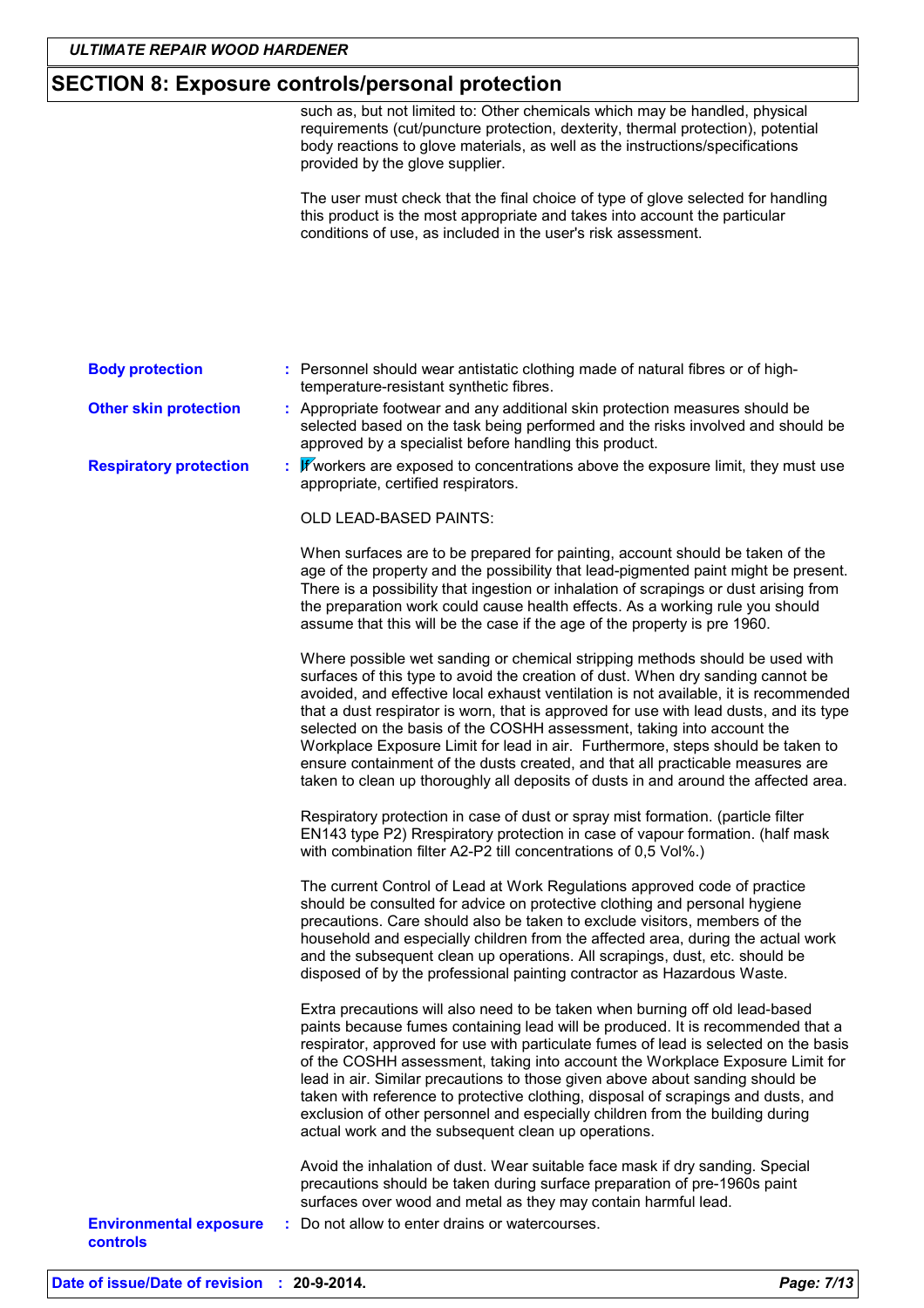## $|\mathsf{SECTION}\ 9$ : Physical and chemical properties

| 9.1. Information on basic physical and chemical properties |                                                       |
|------------------------------------------------------------|-------------------------------------------------------|
| <b>Appearance</b>                                          |                                                       |
| <b>Physical state</b>                                      | : Liquid.                                             |
| <b>Colour</b>                                              | Not available.                                        |
| <b>Odour</b>                                               | : Not available.                                      |
| <b>Odour threshold</b>                                     | : Not available.                                      |
| pH                                                         | : Not available.                                      |
| <b>Melting point/freezing point</b>                        | : Not available.                                      |
| Initial boiling point and boiling<br>range                 | $:56^{\circ}$ C                                       |
| <b>Flash point</b>                                         | Closed cup: -17°C                                     |
| <b>Evaporation rate</b>                                    | Not available.                                        |
| <b>Upper/lower flammability or</b><br>explosive limits     | : Not available.                                      |
| <b>Vapour pressure</b>                                     | : Not available.                                      |
| <b>Vapour density</b>                                      | : Not available.                                      |
| <b>Relative density</b>                                    | 0.861                                                 |
| <b>Solubility(ies)</b>                                     | Insoluble in the following materials: cold water.     |
| <b>Solubility in water</b>                                 | Not available.                                        |
| <b>Partition coefficient: n-octanol/</b><br>water          | : Not available.                                      |
| <b>Auto-ignition temperature</b>                           | : Not available.                                      |
| <b>Decomposition temperature</b>                           | : Not available.                                      |
| <b>Viscosity</b>                                           | Kinematic (room temperature): 2,21 cm <sup>2</sup> /s |
| <b>Explosive properties</b>                                | : Not available.                                      |
| <b>Oxidising properties</b>                                | Not available.                                        |
| 9.2. Other information                                     |                                                       |
|                                                            |                                                       |

No additional information.

## **SECTION 10: Stability and reactivity**

| <b>SECTION 11: Toxicological information</b> |  |                                                                                                                                     |  |
|----------------------------------------------|--|-------------------------------------------------------------------------------------------------------------------------------------|--|
| 10.6. Hazardous<br>decomposition products    |  | : Under normal conditions of storage and use, hazardous decomposition products<br>should not be produced.                           |  |
| 10.5. Incompatible materials                 |  | : Keep away from the following materials to prevent strong exothermic reactions:<br>oxidising agents, strong alkalis, strong acids. |  |
| 10.4. Conditions to avoid                    |  | : When exposed to high temperatures may produce hazardous decomposition<br>products.                                                |  |
| 10.3. Possibility of<br>hazardous reactions  |  | : Under normal conditions of storage and use, hazardous reactions will not occur.                                                   |  |
| <b>10.2. Chemical stability</b>              |  | : Stable under recommended storage and handling conditions (see Section 7).                                                         |  |
| 10.1. Reactivity                             |  | : No specific test data related to reactivity available for this product or its ingredients.                                        |  |

### 11.1. Information on toxicological effects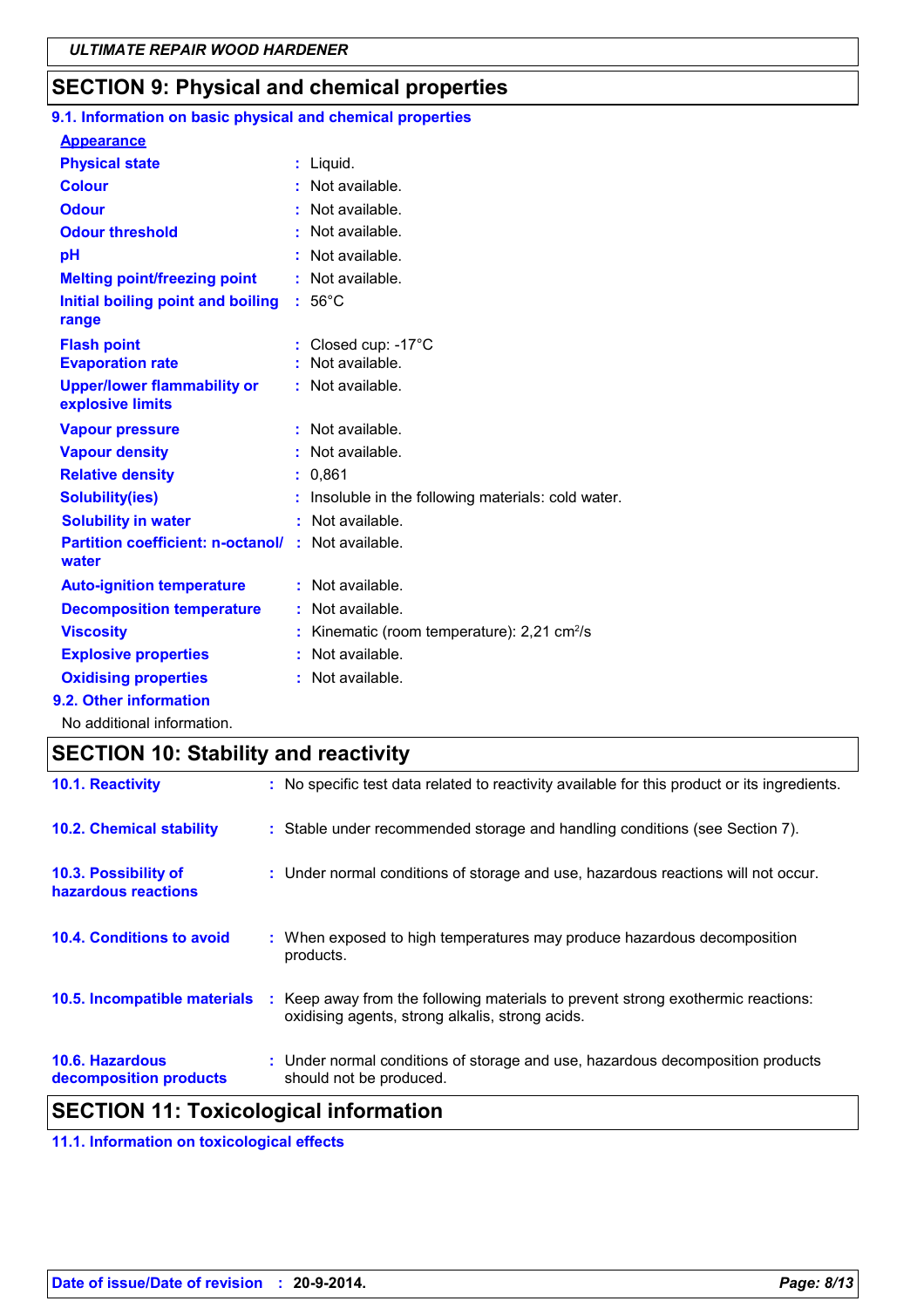## **SECTION 11: Toxicological information**

There are no data available on the mixture itself. The mixture has been assessed following the EC 1272/2008 regulation and classified for toxicological hazards accordingly. See Sections 2 and 3 for details.

Exposure to component solvent vapour concentrations in excess of the stated occupational exposure limit may result in adverse health effects such as mucous membrane and respiratory system irritation and adverse effects on the kidneys, liver and central nervous system. Symptoms and signs include headache, dizziness, fatigue, muscular weakness, drowsiness and, in extreme cases, loss of consciousness.

Solvents may cause some of the above effects by absorption through the skin. Repeated or prolonged contact with the mixture may cause removal of natural fat from the skin, resulting in non-allergic contact dermatitis and absorption through the skin.

If splashed in the eyes, the liquid may cause irritation and reversible damage.

Ingestion may cause nausea, diarrhea and vomiting.

This takes into account, where known, delayed and immediate effects and also chronic effects of components from short-term and long-term exposure by oral, inhalation and dermal routes of exposure and eye contact.

### **Acute toxicity**

**Conclusion/Summary** : Not available.

**Acute toxicity estimates** 

Not available.

### **Irritation/Corrosion**

| <b>Product/ingredient name</b>                          | <b>Result</b>            | <b>Species</b>  | <b>Score</b>             | <b>Exposure</b> | <b>Observation</b>   |
|---------------------------------------------------------|--------------------------|-----------------|--------------------------|-----------------|----------------------|
| acetone                                                 | Eyes - Mild irritant     | <b>Human</b>    |                          |                 | ٠                    |
|                                                         | Eyes - Mild irritant     | Rabbit          |                          |                 |                      |
|                                                         | Eyes - Moderate irritant | Rabbit          |                          |                 |                      |
|                                                         | Eyes - Severe irritant   | Rabbit          |                          |                 |                      |
|                                                         | Skin - Mild irritant     | Rabbit          | $\overline{\phantom{a}}$ |                 | ٠                    |
| <b>Conclusion/Summary</b>                               | : Not available.         |                 |                          |                 |                      |
| <b>Sensitisation</b>                                    |                          |                 |                          |                 |                      |
| <b>Conclusion/Summary</b>                               | : Not available.         |                 |                          |                 |                      |
| <b>Mutagenicity</b>                                     |                          |                 |                          |                 |                      |
| <b>Conclusion/Summary</b>                               | : Not available.         |                 |                          |                 |                      |
| <b>Carcinogenicity</b>                                  |                          |                 |                          |                 |                      |
| <b>Conclusion/Summary</b>                               | : Not available.         |                 |                          |                 |                      |
| <b>Reproductive toxicity</b>                            |                          |                 |                          |                 |                      |
| <b>Conclusion/Summary</b>                               | $:$ Not available.       |                 |                          |                 |                      |
| <b>Teratogenicity</b>                                   |                          |                 |                          |                 |                      |
| <b>Conclusion/Summary</b>                               | : Not available.         |                 |                          |                 |                      |
| <b>Specific target organ toxicity (single exposure)</b> |                          |                 |                          |                 |                      |
| <b>Product/ingredient name</b>                          |                          | <b>Category</b> |                          | <b>Route of</b> | <b>Target organs</b> |

|           |            | exposure        |                  |
|-----------|------------|-----------------|------------------|
| l acetone | Category 3 | Not applicable. | Narcotic effects |
|           |            |                 |                  |

Specific target organ toxicity (repeated exposure)

Not available.

### **Aspiration hazard**

Not available.

### **Other information**

: Not available.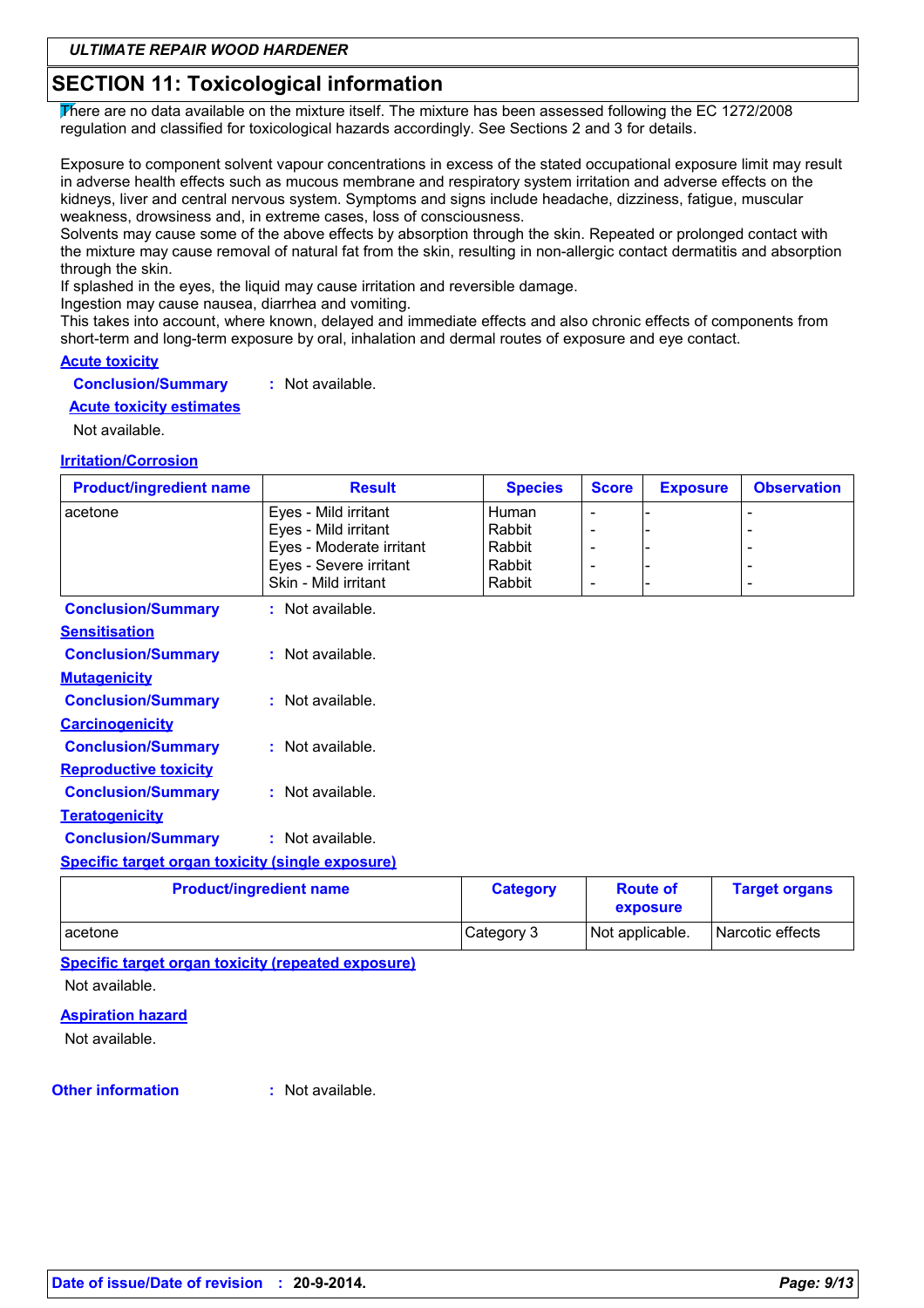## **SECTION 12: Ecological information**

### 12.1. Toxicity

There are no data available on the mixture itself. Do not allow to enter drains or watercourses.

The mixture has been assessed following the conventional method of the Dangerous Preparations Directive 1999/45/EC and is not classified as dangerous for the environment. **Conclusion/Summary** : Not available.

| 12.2. Persistence and degradability                     |                                                       |
|---------------------------------------------------------|-------------------------------------------------------|
| <b>Conclusion/Summary : Not available.</b>              |                                                       |
| 12.3. Bioaccumulative potential                         |                                                       |
| 12.4. Mobility in soil                                  |                                                       |
| <b>Soil/water partition</b><br><b>coefficient (Koc)</b> | : Not available.                                      |
| <b>Mobility</b>                                         | $:$ Not available.                                    |
| 12.5. Results of PBT and vPvB assessment                |                                                       |
| <b>PBT</b>                                              | : Not applicable.                                     |
|                                                         | P: Not available. B: Not available. T: Not available. |
| <b>vPvB</b>                                             | : Not applicable.                                     |
|                                                         | vP: Not available, vB: Not available.                 |
| 12.6. Other adverse effects                             | : No known significant effects or critical hazards.   |

## **SECTION 13: Disposal considerations**

The information in this section contains generic advice and guidance. The list of Identified Uses in Section 1 should be consulted for any available use-specific information provided in the Exposure Scenario(s).

### **13.1 Waste treatment methods**

| <b>Product</b>                 |    |                                                                                                                                                                                                                                                                                                                                                                                                                                                                                                                                                               |
|--------------------------------|----|---------------------------------------------------------------------------------------------------------------------------------------------------------------------------------------------------------------------------------------------------------------------------------------------------------------------------------------------------------------------------------------------------------------------------------------------------------------------------------------------------------------------------------------------------------------|
| <b>Methods of disposal</b>     |    | The generation of waste should be avoided or minimised wherever possible.<br>Disposal of this product, solutions and any by-products should at all times comply<br>with the requirements of environmental protection and waste disposal legislation<br>and any regional local authority requirements. Dispose of surplus and non-<br>recyclable products via a licensed waste disposal contractor. Waste should not be<br>disposed of untreated to the sewer unless fully compliant with the requirements of<br>all authorities with jurisdiction.            |
| <b>Hazardous waste</b>         |    | : The classification of the product may meet the criteria for a hazardous waste.                                                                                                                                                                                                                                                                                                                                                                                                                                                                              |
| <b>Disposal considerations</b> |    | : Do not allow to enter drains or watercourses.<br>Dispose of according to all federal, state and local applicable regulations.<br>If this product is mixed with other wastes, the original waste product code may no<br>longer apply and the appropriate code should be assigned.<br>For further information, contact your local waste authority.                                                                                                                                                                                                            |
| <b>Packaging</b>               |    |                                                                                                                                                                                                                                                                                                                                                                                                                                                                                                                                                               |
| <b>Methods of disposal</b>     |    | The generation of waste should be avoided or minimised wherever possible. Waste<br>packaging should be recycled. Incineration or landfill should only be considered<br>when recycling is not feasible.                                                                                                                                                                                                                                                                                                                                                        |
| <b>Disposal considerations</b> | ÷. | Using information provided in this safety data sheet, advice should be obtained from<br>the relevant waste authority on the classification of empty containers.<br>Empty containers must be scrapped or reconditioned.<br>Dispose of containers contaminated by the product in accordance with local or<br>national legal provisions.                                                                                                                                                                                                                         |
| <b>Special precautions</b>     |    | : This material and its container must be disposed of in a safe way. Care should be<br>taken when handling emptied containers that have not been cleaned or rinsed out.<br>Empty containers or liners may retain some product residues. Vapour from product<br>residues may create a highly flammable or explosive atmosphere inside the<br>container. Do not cut, weld or grind used containers unless they have been cleaned<br>thoroughly internally. Avoid dispersal of spilt material and runoff and contact with<br>soil, waterways, drains and sewers. |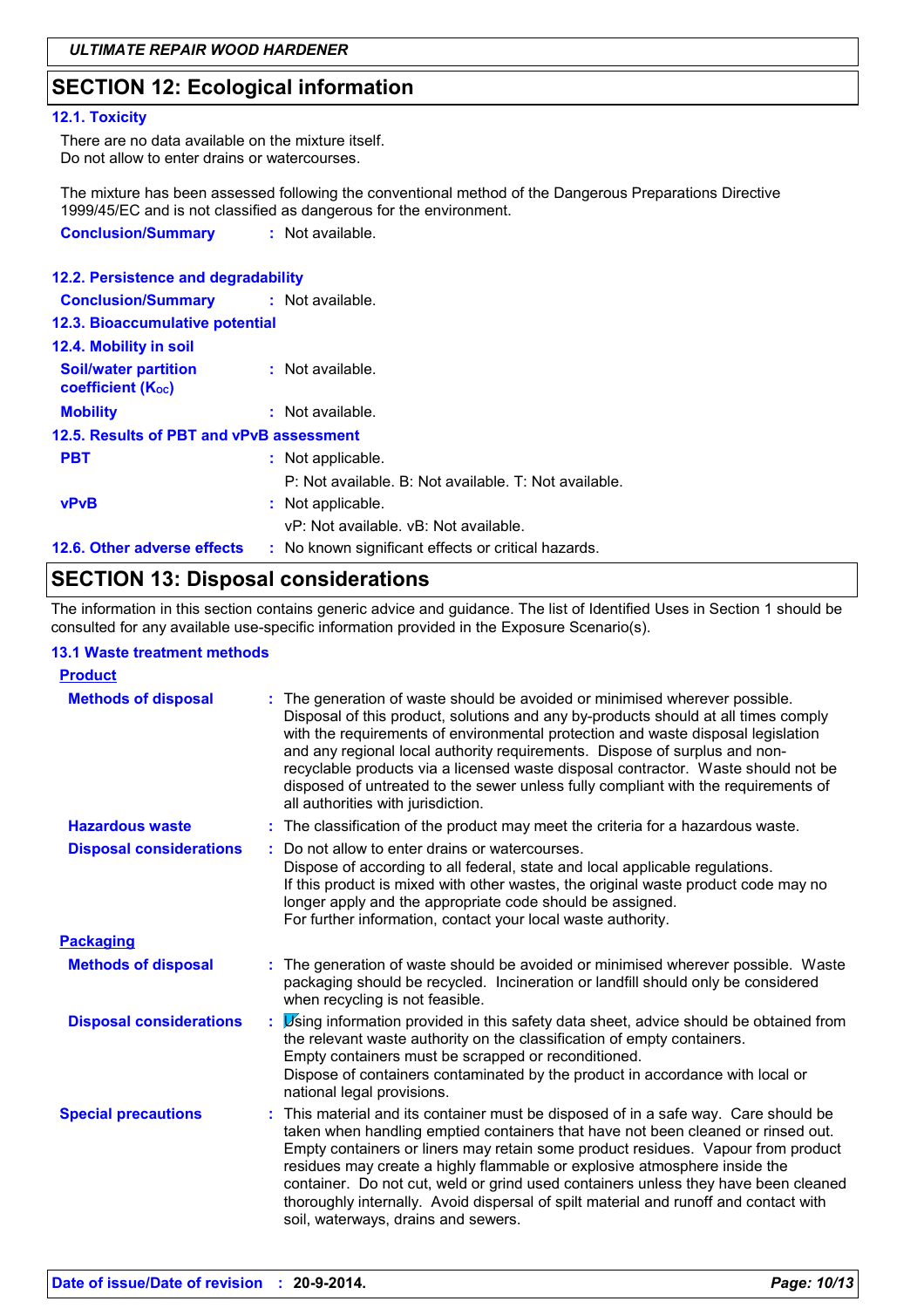|                                                                                                                           | <b>ULTIMATE REPAIR WOOD HARDENER</b>                                                                                                                                                                              |                |  |  |
|---------------------------------------------------------------------------------------------------------------------------|-------------------------------------------------------------------------------------------------------------------------------------------------------------------------------------------------------------------|----------------|--|--|
| <b>SECTION 14: Transport information</b>                                                                                  |                                                                                                                                                                                                                   |                |  |  |
|                                                                                                                           | <b>ADR</b>                                                                                                                                                                                                        | <b>IMDG</b>    |  |  |
| 14.1. UN number                                                                                                           | <b>UN1263</b>                                                                                                                                                                                                     | <b>UN1263</b>  |  |  |
| 14.2. UN proper<br>shipping name                                                                                          | <b>PAINT</b>                                                                                                                                                                                                      | <b>PAINT</b>   |  |  |
| 14.3. Transport<br>hazard class(es)<br><b>Class</b>                                                                       | 3                                                                                                                                                                                                                 | 3              |  |  |
| <b>Subsidiary class</b>                                                                                                   |                                                                                                                                                                                                                   |                |  |  |
| 14.4. Packing<br>group                                                                                                    | Ш                                                                                                                                                                                                                 | Ш              |  |  |
| 14.5.<br><b>Environmental</b><br>hazards<br><b>Marine pollutant</b>                                                       | No.                                                                                                                                                                                                               | No.            |  |  |
| <b>Marine pollutant</b><br><b>substances</b>                                                                              |                                                                                                                                                                                                                   | Not available. |  |  |
| 14.6. Special<br>precautions for<br>user                                                                                  | Transport within user's premises: always transport in closed containers that are upright and<br>secure. Ensure that persons transporting the product know what to do in the event of an accident<br>or spillage.  |                |  |  |
| <b>HI/Kemler number</b>                                                                                                   | 33                                                                                                                                                                                                                |                |  |  |
| <b>Emergency</b><br>schedules (EmS)                                                                                       |                                                                                                                                                                                                                   | $F-E$ , S-E    |  |  |
| 14.7 Transport in bulk<br>: Not applicable.<br>according to Annex II of<br><b>MARPOL 73/78 and the IBC</b><br><b>Code</b> |                                                                                                                                                                                                                   |                |  |  |
| <b>Additional</b><br>information                                                                                          | <b>Special provisions</b><br>640 (C)                                                                                                                                                                              |                |  |  |
|                                                                                                                           | Tunnel code<br>(D/E)                                                                                                                                                                                              |                |  |  |
| <b>SECTION 15: Regulatory information</b>                                                                                 |                                                                                                                                                                                                                   |                |  |  |
| <b>Annex XIV</b><br>Nano of the componente are listed                                                                     | 15.1 Safety, health and environmental regulations/legislation specific for the substance or mixture<br>EU Regulation (EC) No. 1907/2006 (REACH)<br><b>Annex XIV - List of substances subject to authorisation</b> |                |  |  |

None of the components are listed. **Substances of very high concern** 

None of the components are listed.

Annex XVII - Restrictions : Not applicable. on the manufacture, placing on the market and use of certain dangerous substances, mixtures and articles **Other EU regulations**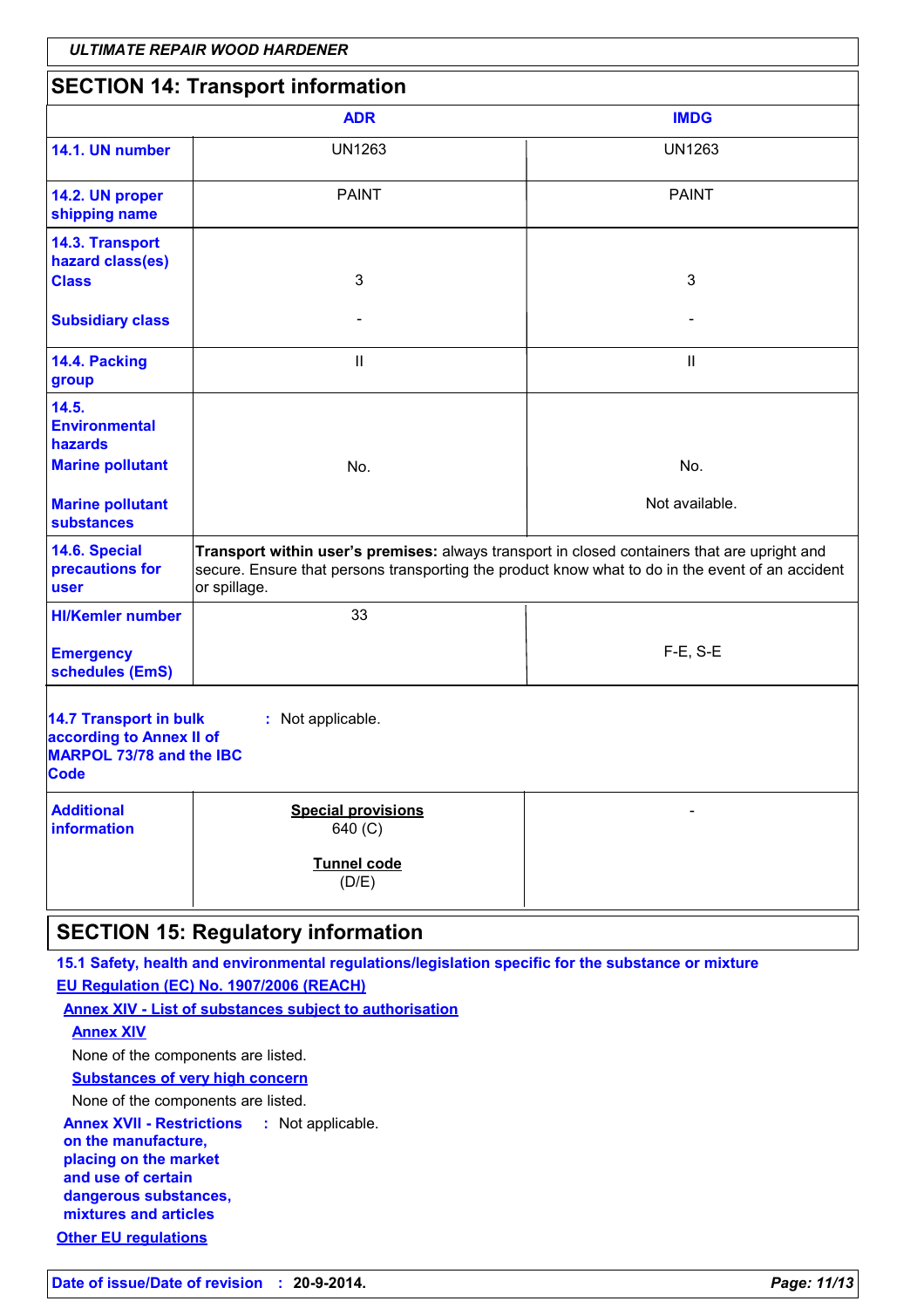## **SECTION 15: Regulatory information**

### **VOC**

: Not available.

**Europe inventory** 

### : All components are listed or exempted.

**Integrated pollution** prevention and control list (IPPC) - Air

: Listed

### **Seveso II Directive**

This product is controlled under the Seveso II Directive.

## **Danger criteria**

**Category** 

P5c: Flammable liquids 2 and 3 not falling under P5a or P5b C7b: Highly flammable (R11)

### **International regulations**

**Chemical Weapon Convention List Schedules I, II & III Chemicals** 

Not listed

**Montreal Protocol (Annexes A, B, C, E)** 

Not listed.

**Stockholm Convention on Persistent Organic Pollutants** 

Not listed.

**Rotterdam Convention on Prior Inform Consent (PIC)** 

Not listed.

### **UNECE Aarhus Protocol on POPs and Heavy Metals**

Not listed.

#### **15.2 Chemical Safety** : Not applicable.

**Assessment** 

## **SECTION 16: Other information**

**CEPE code** 

 $\pm$  1

 $\nabla$  Indicates information that has changed from previously issued version.

|  | <b>Abbreviations and acronyms : ATE = Acute Toxicity Estimate</b>             |
|--|-------------------------------------------------------------------------------|
|  | CLP = Classification, Labelling and Packaging Regulation [Regulation (EC) No. |
|  | 1272/2008]                                                                    |
|  | DMEL = Derived Minimal Effect Level                                           |
|  | DNEL = Derived No Effect Level                                                |
|  | EUH statement = CLP-specific Hazard statement                                 |
|  | PBT = Persistent, Bioaccumulative and Toxic                                   |
|  | PNEC = Predicted No Effect Concentration                                      |
|  | <b>RRN = REACH Registration Number</b>                                        |
|  | $vDvD = V/cR$ Dereistent and $Vcn$ Diegoeumulative                            |

vPvB = Very Persistent and Very Bioaccumulative

### Procedure used to derive the classification according to Regulation (EC) No. 1272/2008 [CLP/GHS]

| <b>Classification</b>                                                                  |                                                                                   | <b>Justification</b>                                                                                                                                                          |
|----------------------------------------------------------------------------------------|-----------------------------------------------------------------------------------|-------------------------------------------------------------------------------------------------------------------------------------------------------------------------------|
| <b>F</b> lam. Liq. 2, H225<br>Eye Irrit. 2, H319<br>STOT SE 3, H336 (Narcotic effects) |                                                                                   | On basis of test data<br>Calculation method<br>Calculation method                                                                                                             |
| <b>Full text of abbreviated H</b><br><b>statements</b>                                 | $\cancel{17225}$<br>H <sub>3</sub> 19<br>H336 (Narcotic effects)                  | Highly flammable liquid and vapour.<br>Causes serious eye irritation.<br>May cause drowsiness or dizziness. (Narcotic effects)                                                |
| <b>Full text of classifications</b><br>[CLP/GHS]                                       | Eye Irrit. 2, H319<br>Flam. Lig. 2, H225<br>STOT SE 3, H336<br>(Narcotic effects) | SERIOUS EYE DAMAGE/ EYE IRRITATION - Category<br><b>FLAMMABLE LIQUIDS - Category 2</b><br>SPECIFIC TARGET ORGAN TOXICITY (SINGLE<br>EXPOSURE) (Narcotic effects) - Category 3 |